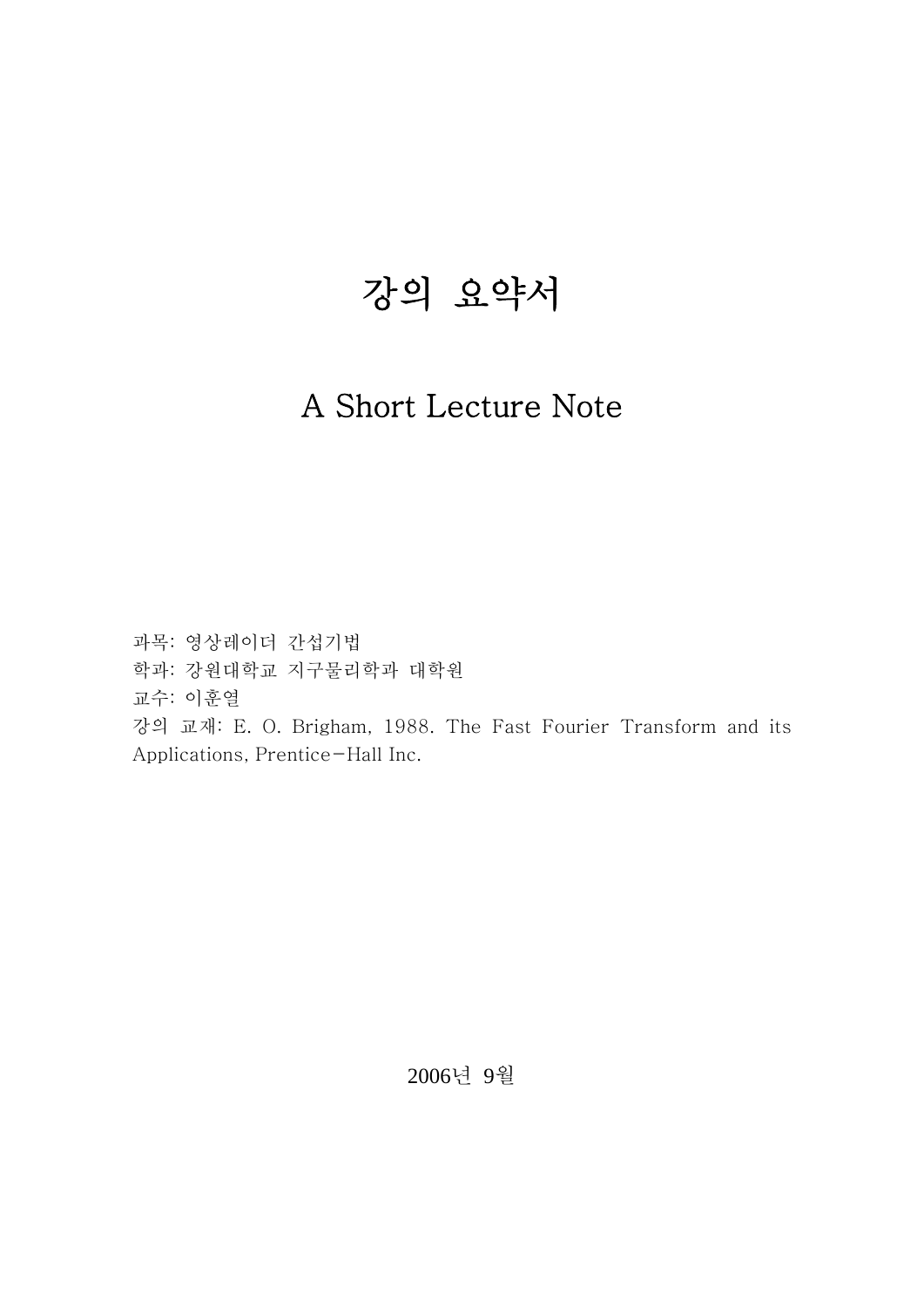# **Chapter 2. The Fourier Transform**

#### **2.1 The Fourier Integral**

$$
H(f) = \int_{-\infty}^{\infty} h(t)e^{-j2\pi ft}dt
$$

*f* : frequency

*t* : time

 $h(t)$ : function of time. lower case.

 $H(f)$ : function of frequency, upper case

$$
H(f) = R(f) + jI(f) = |H(f)|e^{j\theta(f)}
$$

 $R(f)$ : real part

 $I(f)$ : imaginary part

 $\left|H(f)\right|$ : amplitude or Fourier spectrum of  $h(t)$ 

 $\theta(f)$ : phase

In general, both  $h(t)$  and  $H(f)$  are complex quantity.

**Example 2.1 Exponential Waveform** 

# **2.2 The Inverse Fourier Transform**

$$
h(t) = \int_{-\infty}^{\infty} H(f) e^{j2\pi ft} df
$$

Fourier transform pair:

$$
h(t) \Leftrightarrow H(f)
$$

#### **Example 2.2 Inverse Fourier Transform of Example 2.1**

#### **2.3 Existence of the Fourier Integral**

*Condition 1*: If  $h(t)$  is integrable in the sense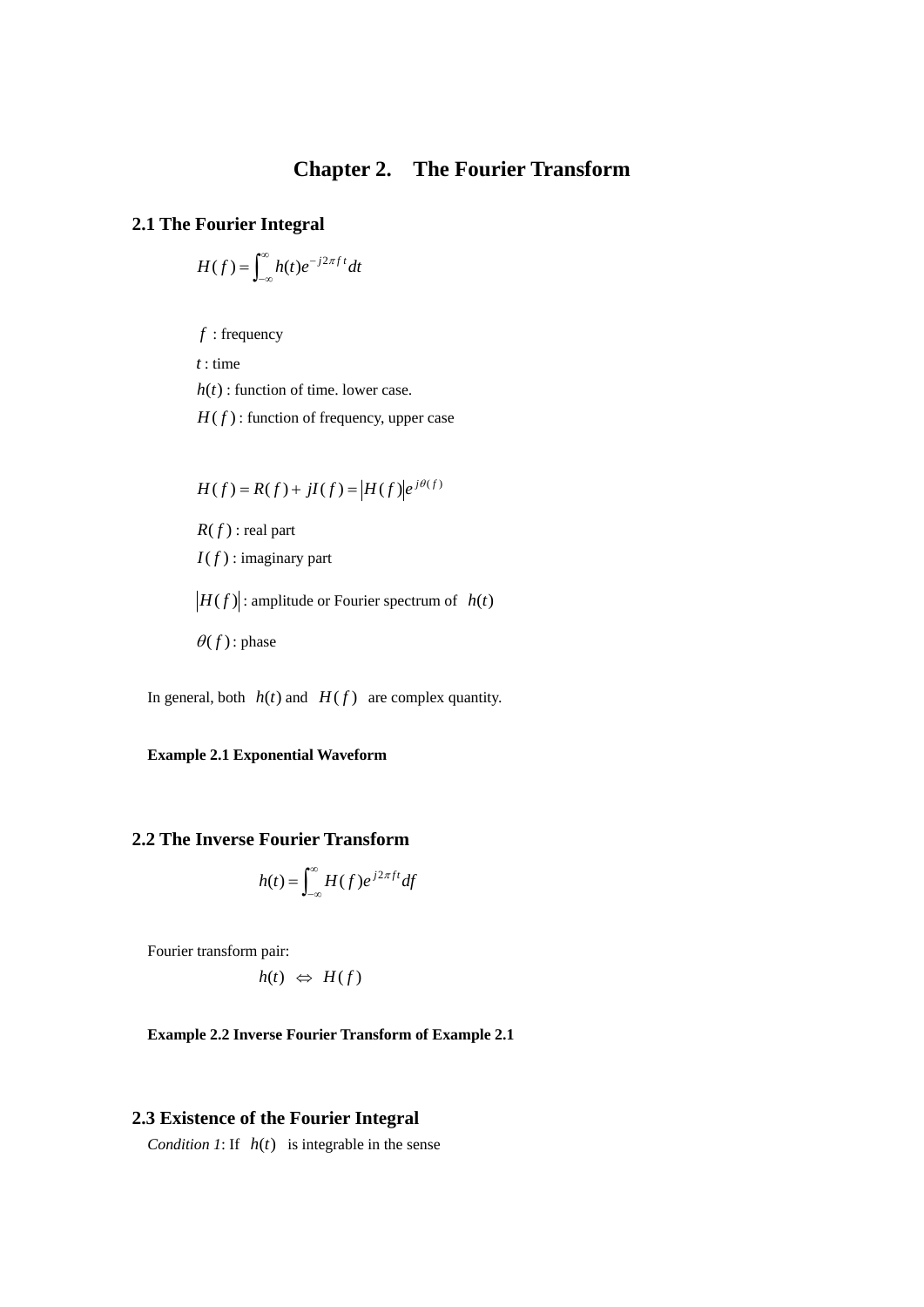$$
\int_{-\infty}^{\infty} \Big| h(t) \Big| dt < \infty
$$

then its Fourier transform  $H(f)$  exists and satisfies the inverse Fourier transform.

**Example 2.3** Symmetrical Pulse Waveform

Box Function  $\Leftrightarrow$  Sinc Function

**Example 2.4** General Pulse Time Waveform

 Time shifting ⇔ Linear phase ramp Linear phase ramp ⇔ Frequency shifting

*Condition 2*: If  $h(t) = \beta(t)\sin(2\pi ft + \alpha)$ , if  $\beta(t+k) < \beta(t)$ , and if for  $|t| > 0$ , the function  $h(t)/t$  is absolutely integrable, then  $H(f)$  exists and satisfies the inverse Fourier transform.

**Example 2.5** Pulse Frequency Waveform

Sinc Function ⇔ Box Function

*Condition 3*: All functions that hold condition1 and 2 within a certain finite time interval.

**Impulse function:** Any function  $\delta(t)$  that satisfies

$$
\int_{-\infty}^{\infty} \delta(t-t_0)x(t)dt = x(t_0).
$$

**Example 2.6** Impulse function

$$
\delta(t - t_0) = \int_{-\infty}^{\infty} e^{j2\pi f (t - t_0)} df
$$

$$
\delta(t) \Leftrightarrow 1
$$

// 2006년 9월 13일.

**Example 2.7** Periodic Functions

$$
A\cos(2\pi f_0 t) \Leftrightarrow \frac{A}{2}\delta(f - f_0) + \frac{A}{2}\delta(f + f_0)
$$

**Example 2.8** Sequence of Impulse Functions

$$
\sum_{n=-\infty}^{\infty} \delta(t - nT) \Leftrightarrow \frac{1}{T} \sum_{n=-\infty}^{\infty} \delta\left(f - \frac{n}{T}\right)
$$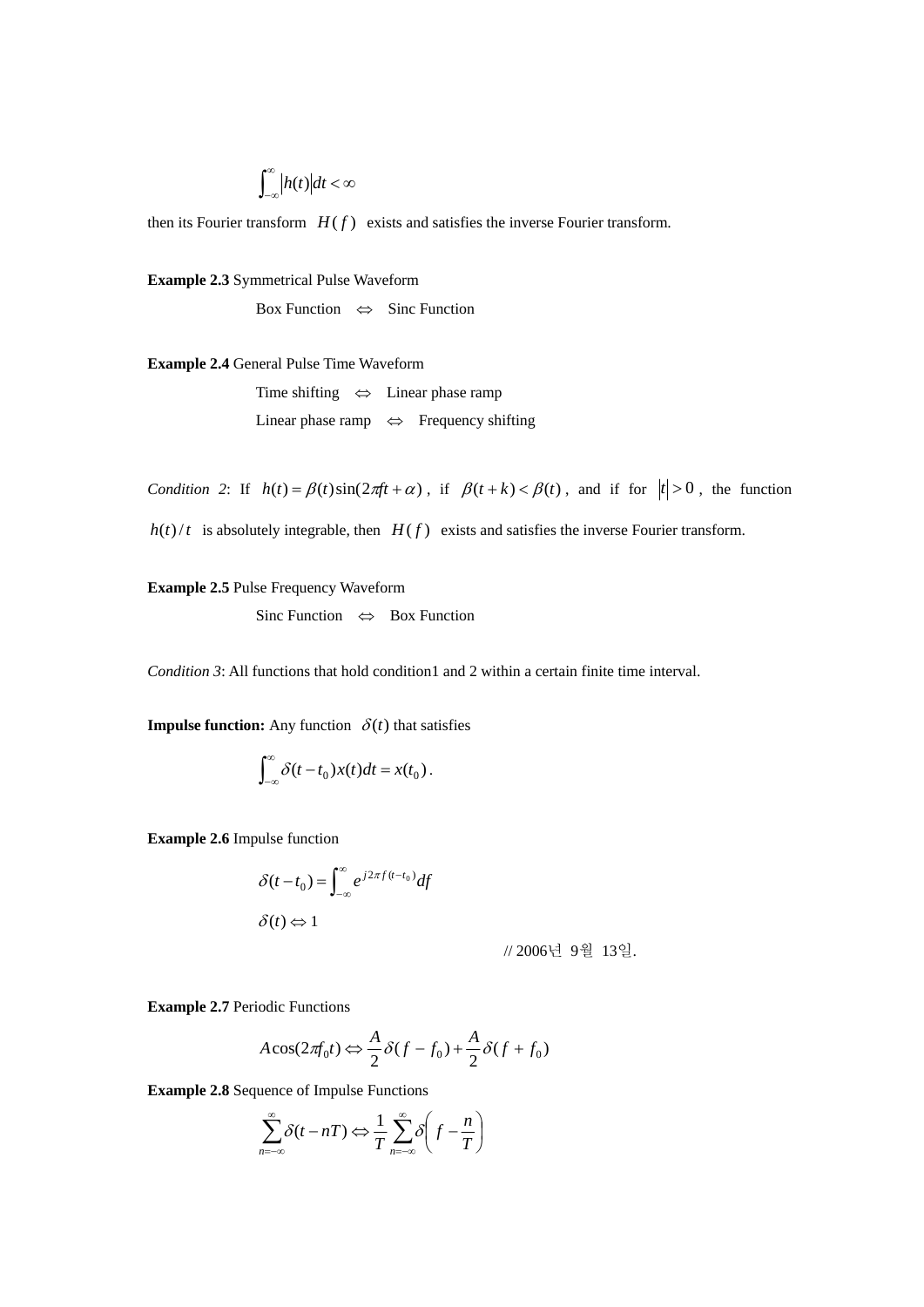**Inversion Formula Proof** 

#### **2.4 Alternate Fourier Transform Definitions**

$$
H(\omega) = a_1 \int_{-\infty}^{\infty} h(t)e^{-j\omega t} dt \qquad \qquad \omega = 2\pi f
$$

$$
h(t) = a_2 \int_{-\infty}^{\infty} H(\omega)e^{j\omega t} d\omega
$$
where  $a_1 a_2 = 1$ . For example:
$$
a_1 = 1, \quad a_2 = 1/2\pi
$$

$$
a_1 = a_2 = 1/\sqrt{2\pi}
$$
  
 $a_1 = 1/2\pi$ ,  $a_2 = 1$ 

# **2.5 Fourier Transform Pairs**

# **PROBLEMS**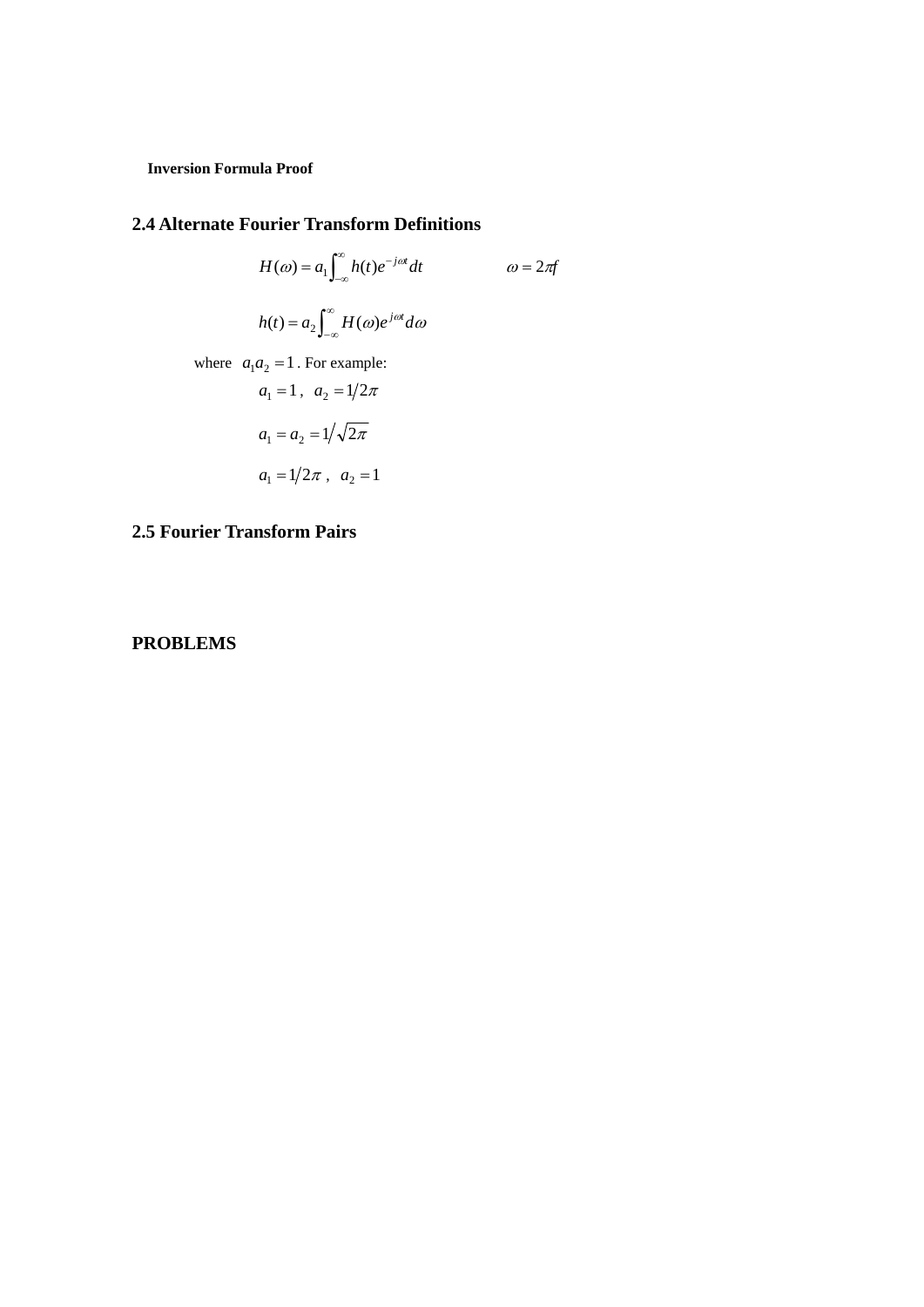# **Chapter 3. Fourier Transform Properties**

**3.1 Linearity** 

$$
ax(t) + by(t) \Leftrightarrow aX(f) + bY(f)
$$

**3.2 Symmetry** 

$$
H(t) \Leftrightarrow h(-f)
$$

# **3.3 Time and Frequency Scaling**

$$
h(kt) \Leftrightarrow \frac{1}{|k|} H\left(\frac{f}{k}\right)
$$

$$
\frac{1}{k} h\left(\frac{t}{k}\right) \Leftrightarrow H(kf)
$$

# **3.4 Time and Frequency Shifting**

$$
h(t-t_0) \Leftrightarrow H(f)e^{-j2\pi ft_0}
$$

$$
h(t)e^{j2\pi f_0} \Leftrightarrow H(f - f_0)
$$

# **3.5 Alternate Inversion Formula**

$$
h(t) = \left[ \int_{-\infty}^{\infty} H^*(f) e^{-j2\pi ft} df \right]
$$

\*

# **3.6 Even and Odd Functions**

See Table 3.1

# **3.7 Waveform Decomposition**

$$
h(t) = \left[\frac{h(t)}{2} + \frac{h(-t)}{2}\right] + \left[\frac{h(t)}{2} - \frac{h(-t)}{2}\right]
$$

$$
= h_e(t) + h_o(t)
$$

# **3.8 Complex Time Functions**

See Table 3.1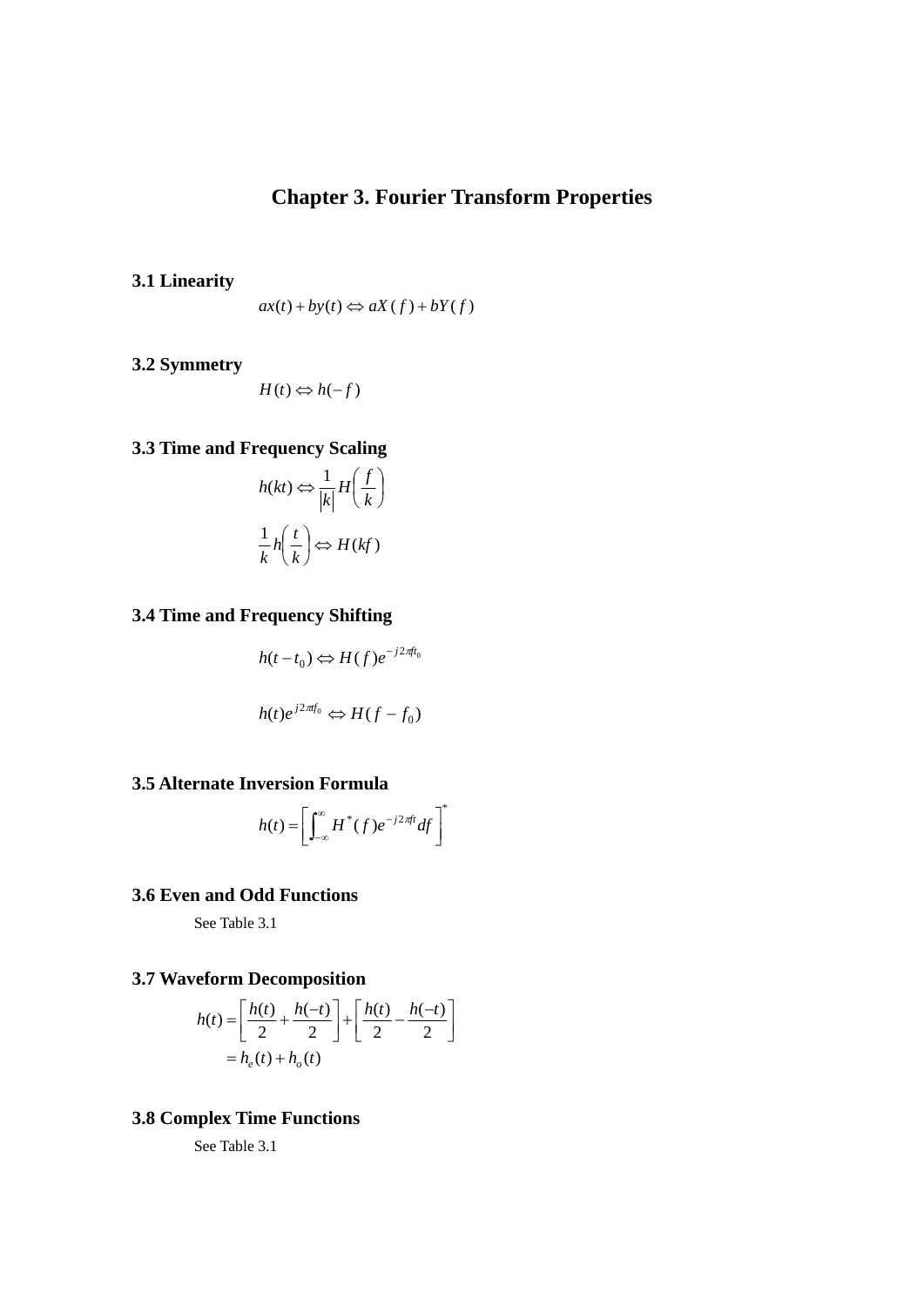| Time Domain              | Frequency Domain    |
|--------------------------|---------------------|
| h(t)                     | H(f)                |
| Real                     | Real part even      |
|                          | Imaginary part odd  |
| Imaginary                | Real part odd       |
|                          | Imaginary part even |
| Real even, imaginary odd | Real                |
| Real odd, imaginary even | Imaginary           |
| Real and even            | Real and even       |
| Real and odd             | Imaginary and odd   |
| Imaginary and even       | Imaginary and even  |
| Imaginary and odd        | Real and odd        |
| Complex and even         | Complex and even    |
| Complex and odd          | Complex and odd     |

Table 3.1 Properties of the Fourier Transform for Complex Functions

# **3.9 Summary Table of Fourier Transform**

See Table 3.2 in the textbook.

# **PROBLEMS**

# **3.16 Fourier Transform of Derivatives**

If  $h(t) \Leftrightarrow H(f)$ ,  $\frac{dh(t)}{dt} \Leftrightarrow j2\pi fH(f)$  $[-j2\pi]h(t) \Leftrightarrow \frac{dH(f)}{df}$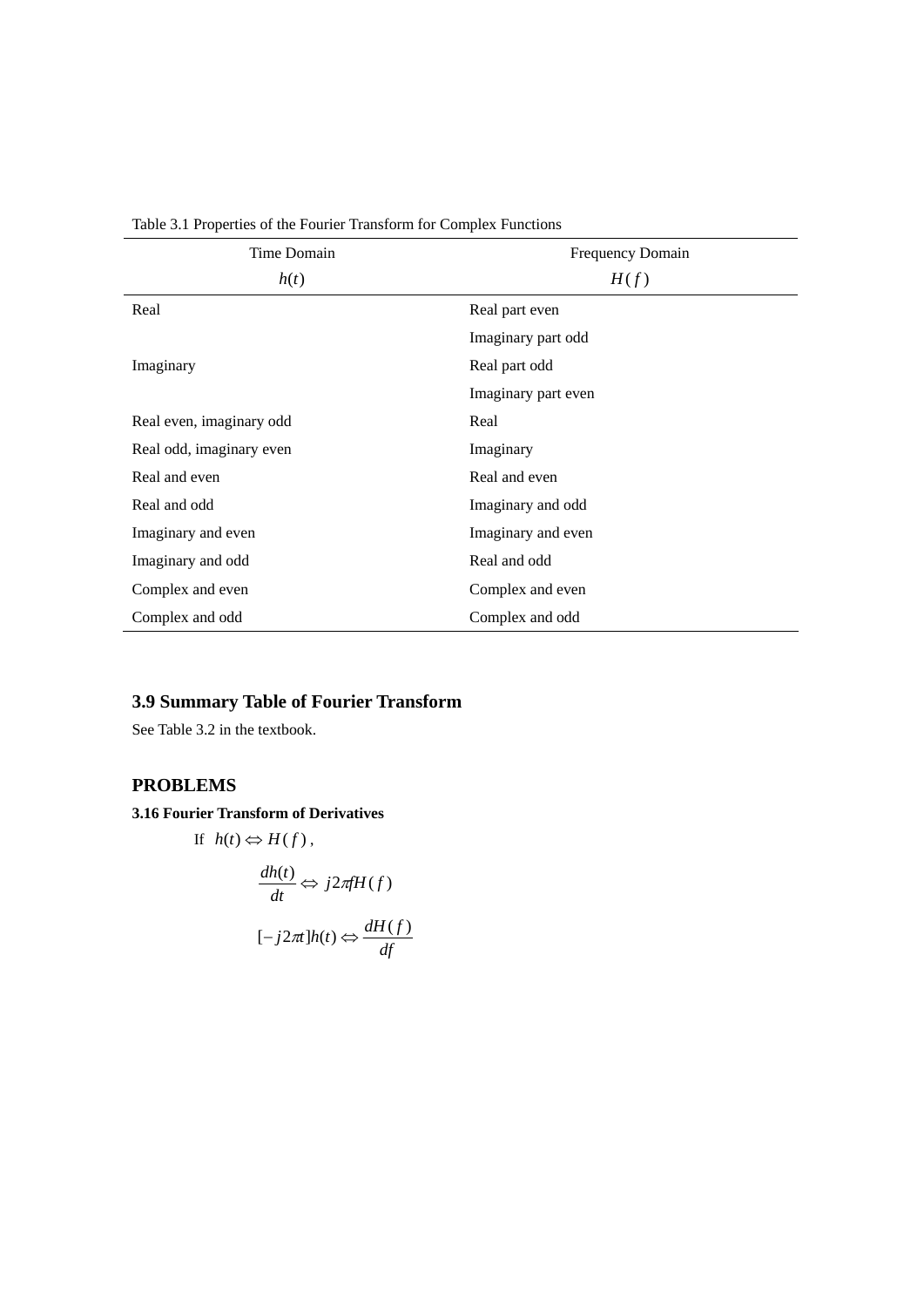# **Chapter 4. Convolution and Correlation**

#### **4.1 Convolution Integral**

$$
y(t) = \int_{-\infty}^{\infty} x(\tau)h(t-\tau)d\tau = x(t) * h(t)
$$

# **4.2 Graphical Evaluation of the Convolution Integral**

- 1. Folding: Take the mirror image of  $h(\tau)$  about the originate axis to make  $h(-\tau)$ .
- 2. Displacement: Shift  $h(-\tau)$  by the amount of *t* to make  $h(t-\tau)$ .
- 3. Multiplication: Multiply the shifted function  $h(t \tau)$  by  $x(\tau)$  to make  $x(\tau)h(t \tau)$ .
- 4. Integration: The area under  $x(\tau)h(t-\tau)$  is the value of the convolution at time *t*.

#### **4.3 Alternate Form of the Convolution Integral**

$$
y(t) = \int_{-\infty}^{\infty} h(\tau)x(t-\tau)d\tau
$$
  
x(t)\*h(t) = h(t)\*x(t) : Convolution is commutative.

#### **4.4 Convolution involving Impulse Functions**

$$
\delta(t-T) * x(t) = \int_{-\infty}^{\infty} \delta(\tau - T) x(t-\tau) d\tau = x(t-\tau)
$$

#### **4.5 Time-Convolution Theorem**

$$
h(t) * x(t) \Leftrightarrow H(f)X(f)
$$

#### **4.6 Frequency-Convolution Theorem**

 $h(t)x(t) \Leftrightarrow H(f)*X(f)$ 

#### **4.7 Correlation Theorem**

$$
z(t) = \int_{-\infty}^{\infty} x(\tau)h(t+\tau)d\tau
$$

- No folding of one of the integrands in correlation.
- If either  $x(t)$  or  $h(t)$  is an even function, convolution and correlation are equivalent.
- For complex  $x(t)$  or  $h(t)$ ,  $z(t) = \int_{-\infty}^{\infty} x^*(\tau)h(t+\tau)d\tau$

$$
- \int_{-\infty}^{\infty} x(\tau)h(t+\tau)d\tau \Leftrightarrow H(f)X^*(f)
$$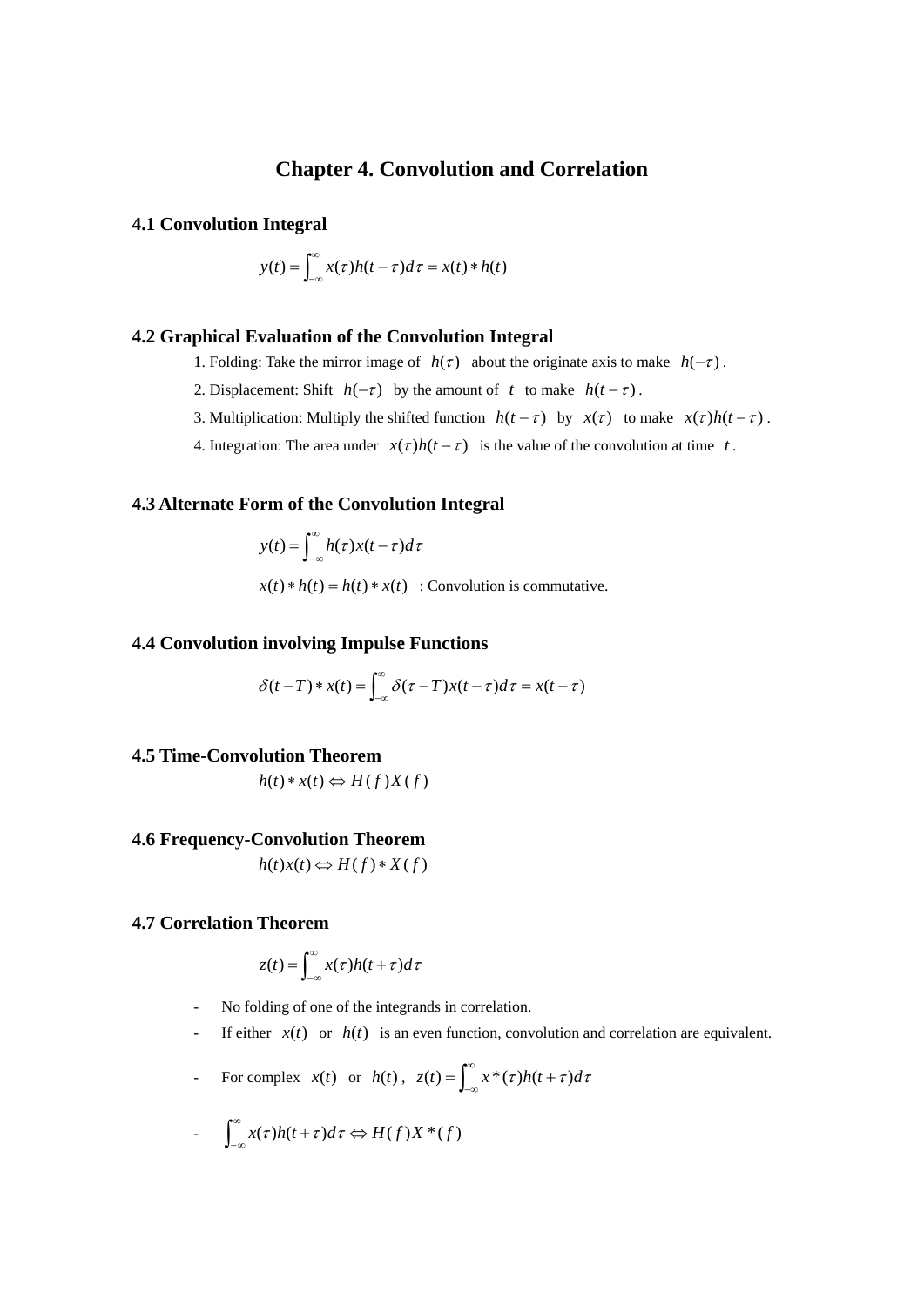- If  $x(t)$  and  $h(t)$  are the same function then  $z(t)$  is called *autocorrelation*, while *crosscorrelation* otherwise.

# **PROBLEMS**

#### **4.1 Properties of Convolution**

- commutative:  $x(t) * h(t) = h(t) * x(t)$
- associative:  $h(t) * [g(t) * x(t)] = [h(t) * g(t)] * x(t)$
- distributive over addition:  $h(t) * [g(t) + x(t)] = h(t) * g(t) + h(t) * x(t)$
- -

# **4.10 Convolution of Derivatives**

If  $h(t) = f(t) * g(t)$  then,

$$
\frac{dh(t)}{dt} = \frac{df(t)}{dt} * g(t) = f(t) * \frac{dg(t)}{dt}
$$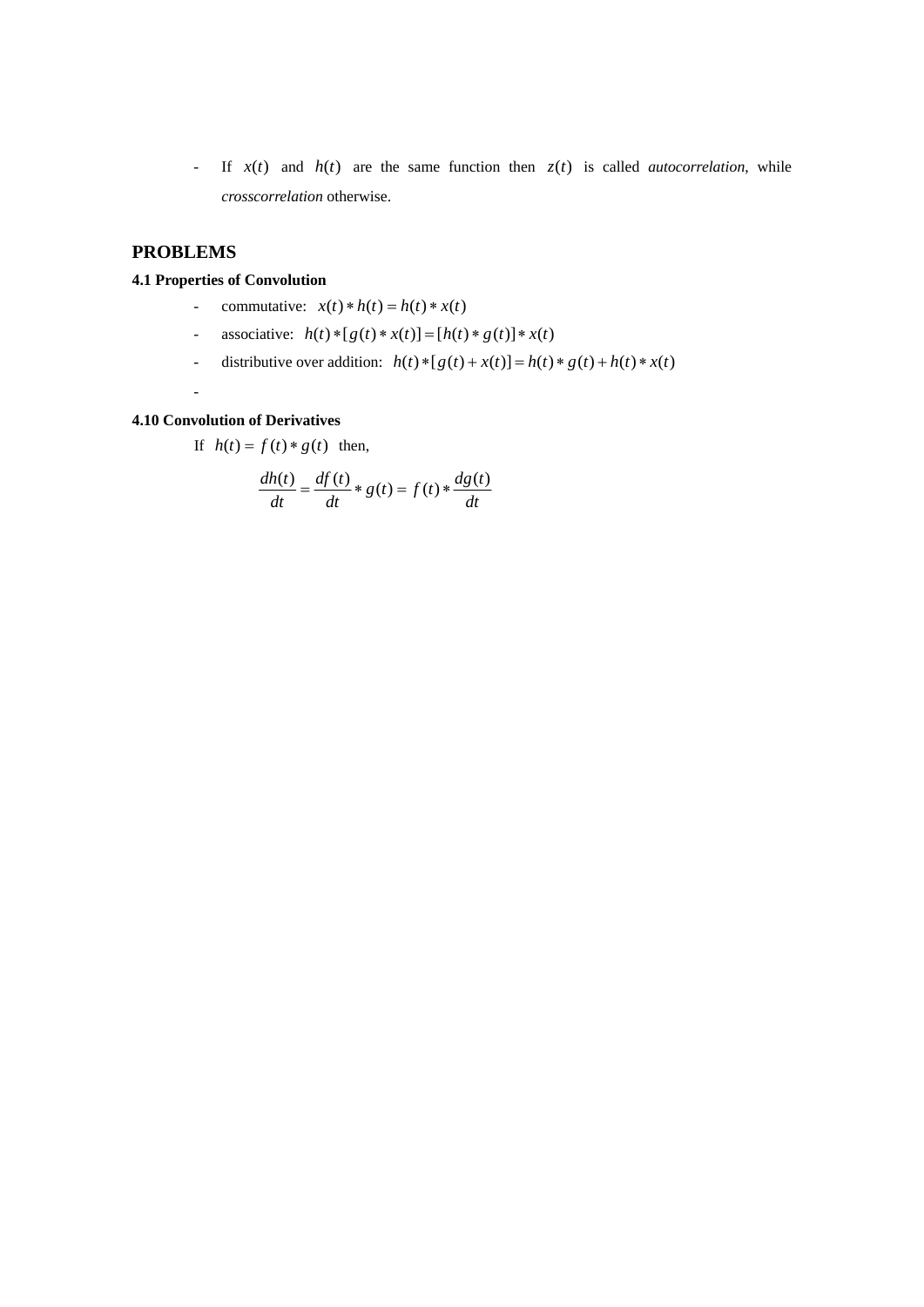# **Chapter 5. Fourier Series and Sampled Waveforms**

*Fourier series is a special case of the Fourier integral.* 

*The discrete Fourier transform is the Fourier transform of sampled waveforms.* 

# **5.1 Fourier Series**

A periodic function  $y(t)$  with period  $T_0$  expressed as a Fourier series is given by:

$$
y(t) = \frac{a_0}{2} + \sum_{n=1}^{\infty} [a_n \cos(2\pi n f_0 t) + b_n \sin(2\pi n f_0 t)]
$$

where  $f_0 = 1/T_0$ : fundamental frequency

$$
a_n = \frac{2}{T_0} \int_{-T_0/2}^{T_0/2} y(t) \cos(2\pi n f_0 t) dt \qquad n = 0, 1, 2, 3, \cdots
$$

$$
b_n = \frac{2}{T_0} \int_{-T_0/2}^{T_0/2} y(t) \sin(2\pi n f_0 t) dt \qquad n = 0, 1, 2, 3, \cdots
$$

Equivalently, the Fourier series can be expressed in exponential form:

$$
y(t) = \sum_{-\infty}^{\infty} \alpha_n e^{j2\pi n f_0 t} \qquad n = 0, \pm 1, \pm 2, \cdots
$$

$$
\alpha_n = \frac{1}{T_0} \int_{-T_0/2}^{T_0/2} y(t) e^{-j2\pi n f_0 t} dt \qquad n = 0, \pm 1, \pm 2, \cdots
$$

# **5.2 Fourier Series as a Special Case of the Fourier Integral**

The Fourier transform of the periodic function is an infinite sequence of equidistant impulses with amplitude of  $H(n/T_0)$ 

#### **5.3 Waveform Sampling**

## **5.4 Sampling Theorems**

If the sample interval T is chosen equal to one-half the reciprocal of the highest frequency component, aliasing does not occur.

Nyquist frequency:  $f_c = 1/T$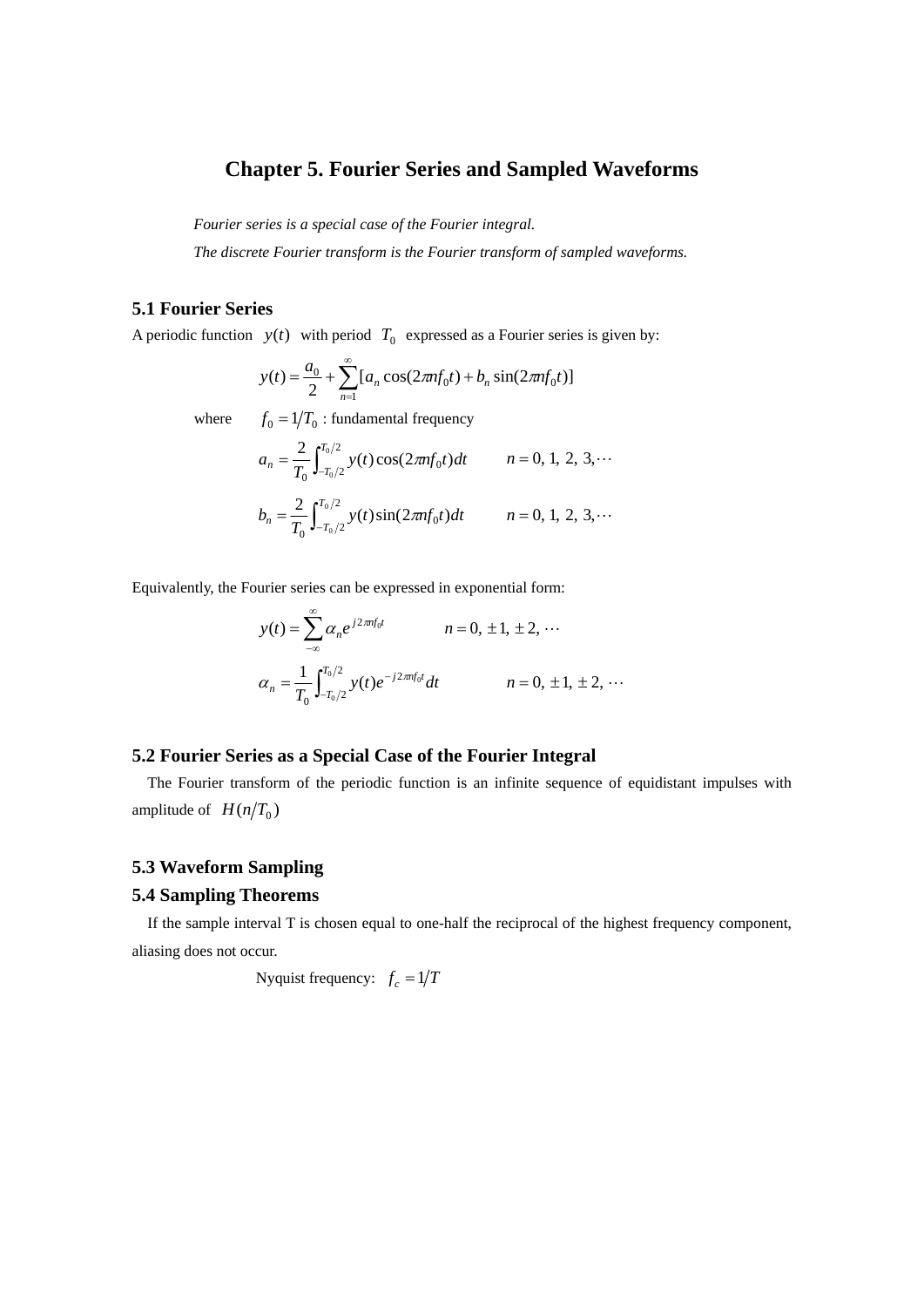# **Chapter 6. The Discrete Fourier Transform**

*DFT: a special case of the continuous Fourier transform that is amenable to machine computation.* 

Discrete Fourier Transform

$$
G\left(\frac{n}{NT}\right) = \sum_{0}^{N-1} g(kT)e^{-j2\pi nk/N}, \text{ n=0, 1, 2, ..., N-1}
$$

Discrete Inverse Fourier Transform

$$
g(kT) = \frac{1}{N} \sum_{n=0}^{N-1} G\left(\frac{n}{NT}\right) e^{j2\pi nk/N}, k=0, 1, 2, ..., N-1
$$

See Figures to understand the relationship between the continuous and discrete Fourier transform.

Discrete Fourier Transform Properties (intuitively similar to continuous Fourier Transform. See Ch. 3.)

Linearity Symmetry Time Shifting Frequency Shifting Even Functions Odd Functions Waveform Decomposition Complex Time Functions Time-Convolution Theorem Frequency-Convolution Theorem Correlation Theorem